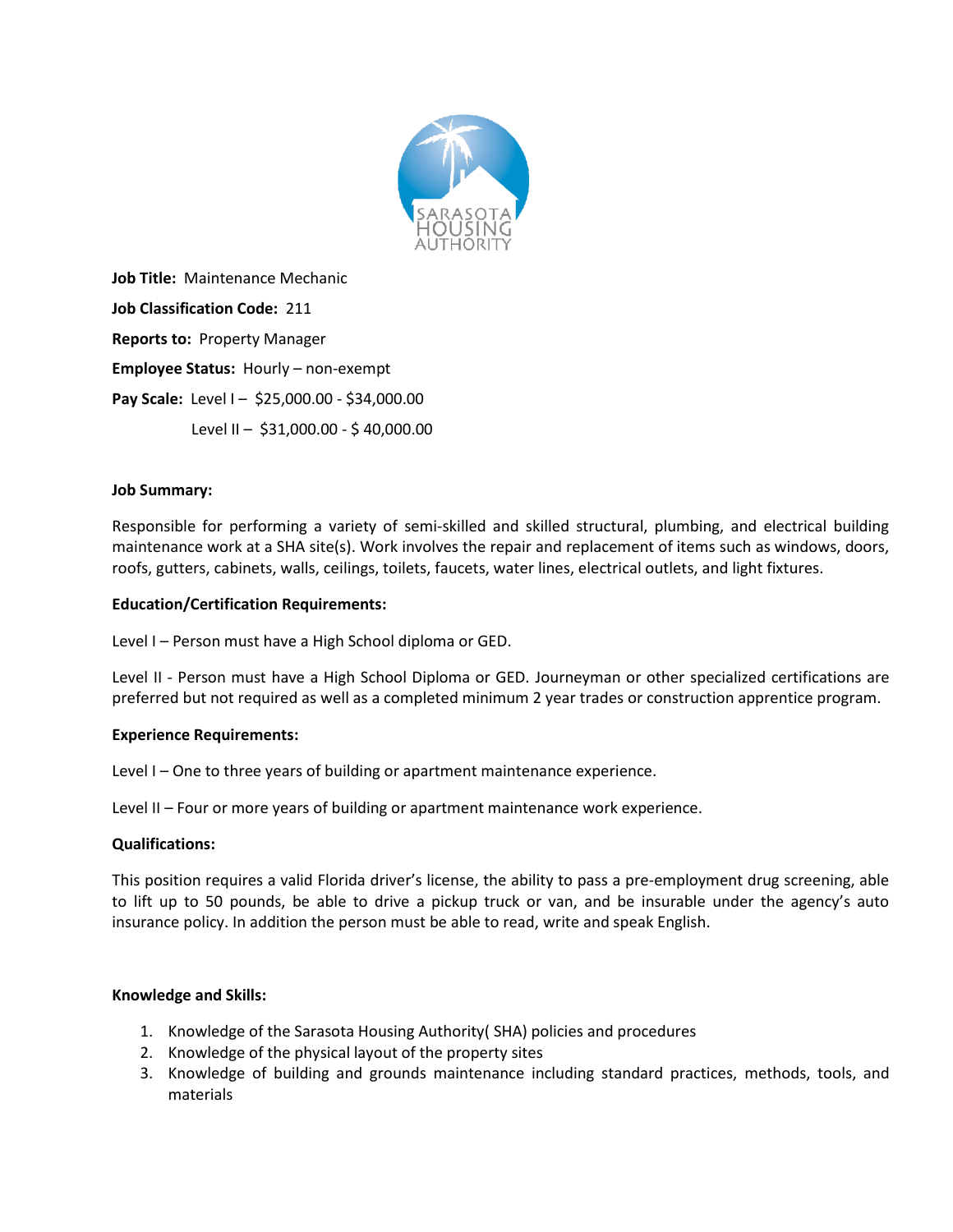- 4. Knowledge of general building maintenance including carpentry, electrical and plumbing
- 5. Knowledge of local and state building codes and OSHA work practices
- 6. Knowledge of safety rules, including accident causation and prevention
- 7. Knowledge of occupational hazards and appropriate safety precautions
- 8. Ability to communicate effectively orally and in writing
- 9. Ability to establish and maintain effective working relationships with supervisor, co-workers, residents, contractors, and the general public
- 10. Ability to understand and follow oral and written instructions
- 11. Ability to use maintenance hand and power tools for building and grounds maintenance
- 12. Ability to complete work order forms in accordance with established procedures
- 13. Ability to inspect, diagnose problems, and complete repairs in a timely and effective manner
- 14. Ability to establish and maintain records, such as work orders and parts inventory

## **Duties/Responsibilities of Position:**

- A. Troubleshoot, diagnose and correct routine and complex maintenance needs in apartments, including work order requests
	- 1. Replace circuit breakers, wiring, wall socket and switches, lights, and fans
	- 2. Repair appliances as needed
	- 3. Unstop commodes and garbage disposals, repair and replace faucets, commodes, sinks, bath accessories, and water lines
	- 4. Install gas furnaces and heaters in accordance with manufacturer's specifications
	- 5. Perform a wide variety of carpentry work such as, changing-out countertops, re-hanging and adjusting doors and repairing cabinets, as needed
	- 6. Repair and replace floors, tiles, ceilings, etc.
	- 7. Prepare vacant units for occupancy by inspecting apartments to determine whether maintenance work is needed, and either perform maintenance tasks or inform supervisor of findings, in accordance with established procedures
	- 8. Install and repair plumbing pipes and fixtures, such as toilets, sinks, drains, valves and controls
- B. Perform general maintenance tasks on Authority buildings and grounds and prepare records
	- 1. Repair and replace windows, doors, door frames, mailboxes, porches, clothes line posts, etc. as needed
	- 2. Replace furnace filters and light bulbs
	- 3. Performa variety of painting tasks as needed
	- 4. Perform routine and preventive maintenance
	- 5. Receive and review written materials such as work orders and vacancy sheets
	- 6. Inspect of units periodically to determine maintenance needs and write up results
	- 7. Inspect vacated apartments and complete make-ready checklist
	- 8. Inspect hallways and common places, eliminate obstacles to free passage and assure that there is adequate lighting
	- 9. Write work orders, requisitions, and other forms and reports
	- 10. Regularly conduct inventory of equipment, tools, parts, and supply of materials
- C. Do other similar tasks as requested or assigned.